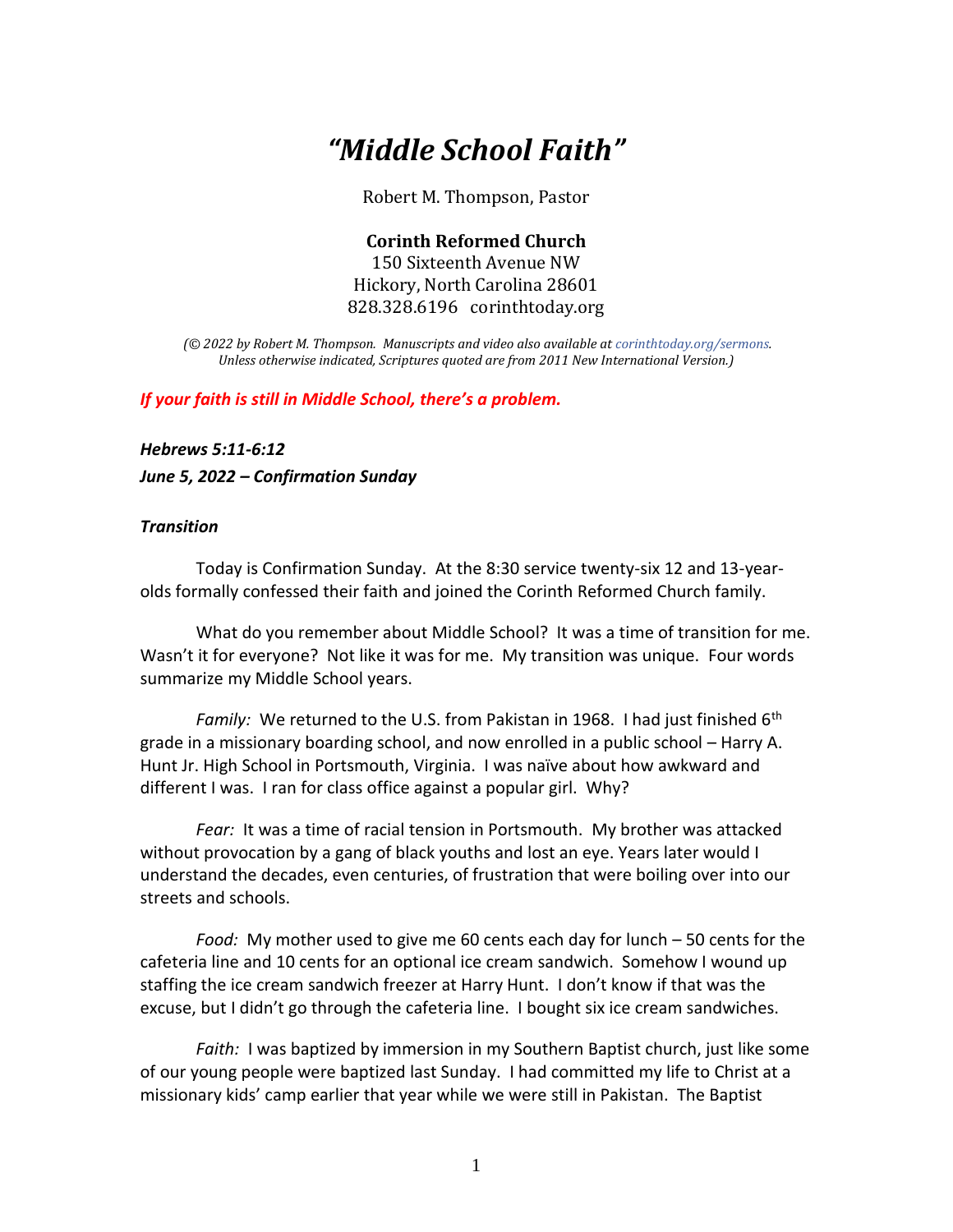church gave me a love for the Bible and opportunities to serve through teaching younger kids, but also some confusion in my Middle School faith.

My experience was unique, but so was everyone else's. Every Middle Schooler's life is unique. There were important transitions, but I wouldn't want to go back.

The passage before us is not, in my view, as complicated or difficult as it appears to be on the surface. Let me summarize it briefly, then we'll unpack it a bit. Middle School faith is foundational and wonderful – when you're in Middle School. Twenty years later, if your faith is still in Middle School, there's a problem.

## *Four analogies*

One of my great loves is making the Bible accessible. I'm not trying to mash every Scripture passage into baby food, but I have a little advantage over some – but not all – of you in resources and experiences.

Chalk this passage up as an advantage in "experiences." I've been pondering this passage especially Hebrews 6, almost since Middle School. That adds up to about fifty years. I was President of my high school Bible Club, which was split between Southern Baptists (including me) and Freewill Baptists. Our meetings were often held at the Freewill Baptist church, so they had home field advantage.

The primary disagreement between the two denominations was, and I presume still is, over the question of eternal security. Hebrews 6:4-6 was a favorite of the Freewill Baptists, so it came up frequently. To them it was clear that not only can a believer lose their salvation, it's impossible to win them back once they do. Freewill Baptists loved a good spiritual threat. Southern Baptists had our own way of keeping the faithful in check, but we insisted someone who fell away was never saved in the first place.

One of my favorite responses now to questions like that – and Bible passages like this – is, "PLEASE STOP!!!" You're acting like a Middle Schooler. You're trying to win a theological debate instead of asking what the Holy Spirit intends to convey in this passage. That's what I mean by trying to make the Bible accessible. If we'll stop trying to explain this text in light of what else we believe, it's not that complicated.

Making the Bible accessible is also why I like referring to our anonymous author as Barney. It's a pastoral name to me, a name that conveys warmth. Pastor Barney is preaching a sermon to Christians who are both Jewish and Greek. He loves them, and he's concerned about them, and he doesn't want them to stay in spiritual Middle School where, among other things, they only want to win an argument. What Barney does in the verses we read this morning is to use four simple analogies to encourage his congregation to move beyond Middle School faith.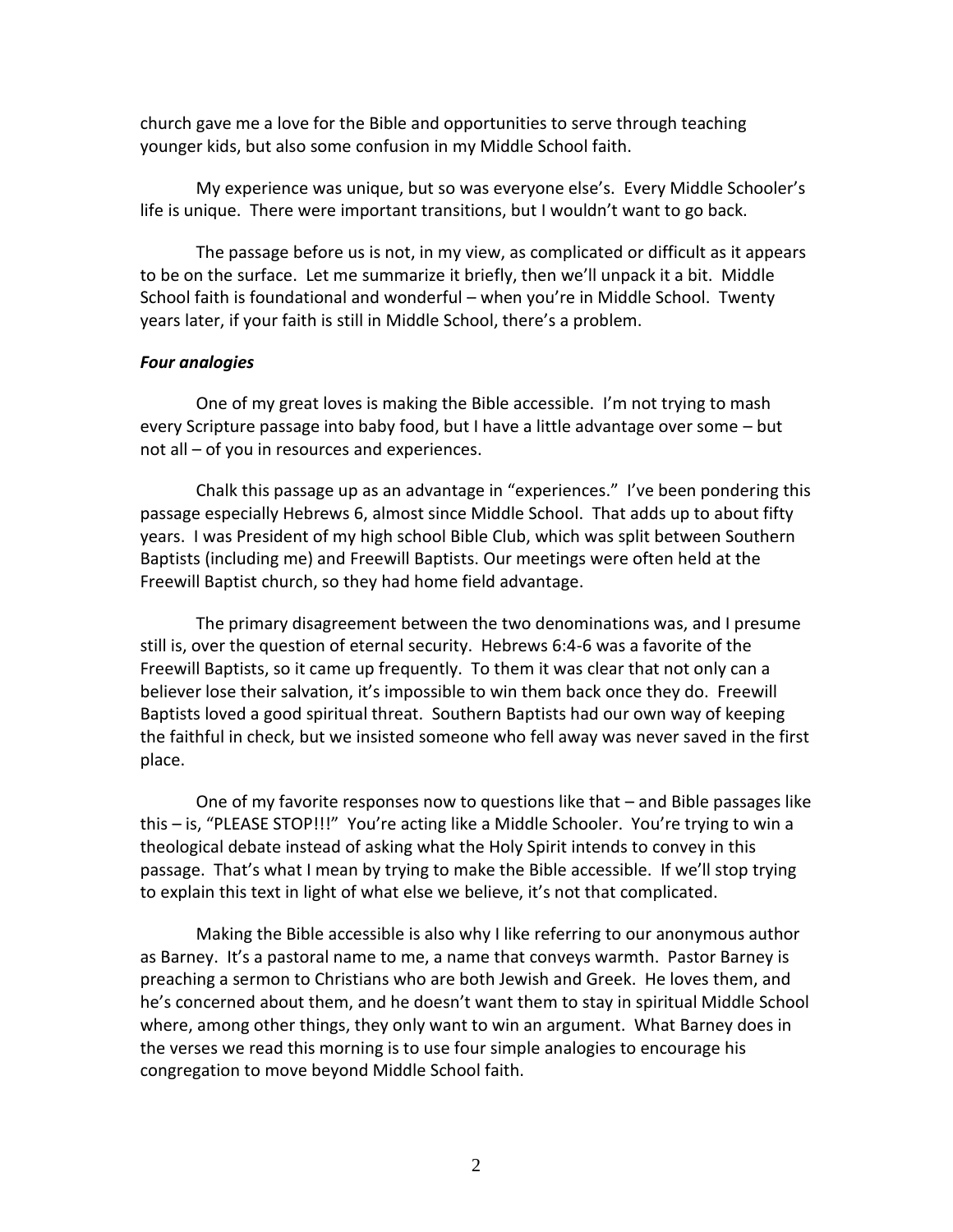*Eating* (5:11-14). He calls them spiritual babies. I'm quite sure he's exaggerating to make a point. But it works, doesn't it? The graphic illustration gets your attention. Barney tells them they've stopping trying to grow spiritually. They "no longer try to understand" (11). They should be feeding milk to the babies instead of taking it away because they can't stomach solid food. They hardly know what's right and wrong. Again, that's a baby v. adult analogy. You don't expect a baby not to be selfish, not to be inconsiderate, to demand a diaper change or bottle with loud cries.

*Learning* (6:1-3). The second paragraph takes this a little further. The phrase "elementary teachings" translates a word that means "first things" – like ABCs. It would be rather odd for a graduate student to say, "Professor, could we go over the alphabet again? I can't remember whether M follows N or the other way around." Barney gives a list of spiritual "first things." It's a strikingly similar list to what non-Christian Jews held – repentance and faith, cleansing rites and other rituals, resurrection and judgment. Pharisees believed in all of that, and debated those topics with others. They are all Old Covenant topics – which doesn't make them unimportant, just ABCs.

*Cultivating* (6:4-8). To get to the point of the next section, skip the verses that tend to create the most difficulty and debate (4-6) and get to the analogy. A farmer, Barney says, has two kinds of fields – the kind that produces a useful crop and the kind that grows worthless weeds. You can argue that there are more than two kinds of soil – Jesus identified four – but you'd be missing the point. Over time, if the farmer doesn't eliminate the weeds, fertilize and irrigate, even good land will become infertile. What it grows will be good for a bonfire, and that's it. Again, the image is dramatic and visual because he wants it burned (pun intended) into your mind and heart.

*Running* (6:9-12). The final image is from the race track, and it won't be the last time Barney employs it. What he does, though, is to tell his congregation that he's not talking about them in verses 4-8. He doesn't downplay the theoretical possibility that they might fall away, but he now does what his name implies. Barnabas means "Encourager," and he says to them, "You can do this. I'm convinced of it. You work hard and you love well. Don't stop. Finish the race. Don't be the hare racing the tortoise, lying down for a nap. Imitate those who persevere in faith and patience. He'll offer an entire list of faith heroes in chapter 11.

His point is that faith doesn't stagnate. It either grows or fades. Keep yours growing so you don't spend a lifetime in Middle School.

## *Grace*

So where's the grace in all of this? Why doesn't Barney remind them that God loves them where they are, gives second chances, forgives their sins in Christ? If you want that lesson, come back last week or next week. Let Barney focus this week on challenging you never to be content with Middle School faith. Middle School faith is for Middle Schoolers – not for you. Grow up.